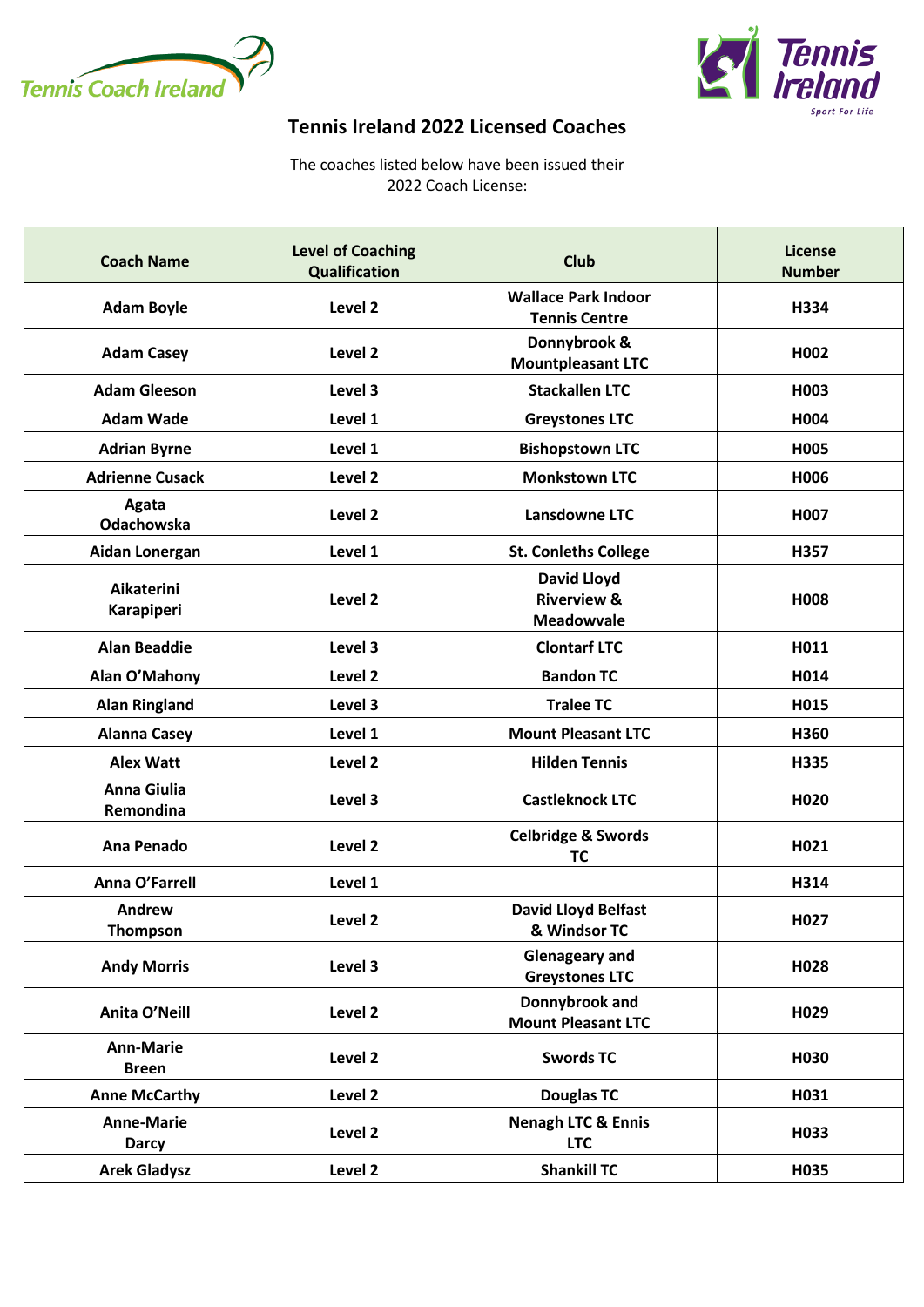



| <b>Ashley Wynne</b>                | Level 3            | <b>Wicklow LTC &amp;</b><br><b>Hillbrook TC</b>          | H037 |
|------------------------------------|--------------------|----------------------------------------------------------|------|
| <b>Bill Lonergan</b>               | Level 2            | <b>Killaloe TC</b>                                       | H041 |
| <b>Biser Borisov</b>               | Level 2            | <b>Castleknock LTC</b>                                   | H044 |
| <b>Breeda Claffey</b>              | Level 4            | <b>Carrig TC</b>                                         | H045 |
| <b>Brian Farrell</b>               | Level 3            | <b>Carlow LTC</b>                                        | H047 |
| Carla Keenan                       | Level 1            | <b>Greystones LTC</b>                                    | H317 |
| <b>Carlos Miranda</b>              | Level 2            | <b>Belfast Boat &amp;</b><br><b>Tennis Club</b>          | H049 |
| <b>Christine</b><br><b>Treston</b> | Level 3            | <b>Claremont Railway</b><br><b>LTC</b>                   | H054 |
| <b>Cian Blake</b>                  | Level 3            | <b>Carrigaline and</b><br>Crosshaven                     | H055 |
| <b>Ciaran</b><br>Cunningham        | Level 3            | <b>Malahide and</b><br><b>Swords LTC</b>                 | H058 |
| <b>Ciaran Dolan</b>                | Level 2            | <b>Sportsco</b>                                          | H059 |
| CJ Kelly                           | Level 2            | <b>Limerick LTC</b>                                      | H061 |
| <b>Clare Bannon</b>                | Level 4            | <b>Castleknock LTC</b>                                   | H062 |
| Clem<br>Higginbotham               | Level 2            | <b>Athlone TC</b>                                        | H064 |
| <b>Colin Laffan</b>                | Level 2            | <b>Rushbrooke</b>                                        | H065 |
| <b>Colin O'Brien</b>               | Level <sub>2</sub> | <b>Templeogue TC</b>                                     | H066 |
| <b>Colm Murphy</b>                 | Level 2            | <b>Mullingar TC</b>                                      | H068 |
| <b>Conor Carroll</b>               | Level 2            | <b>Mount Pleasant LTC</b>                                | H069 |
| <b>Conor Casey</b>                 | Level 4            | <b>Glenageary LTC</b>                                    | H070 |
| Conor<br>O'Callaghan               | Level 4            | <b>Sundays Well</b><br><b>Boating and Tennis</b><br>Club | H072 |
| <b>Conor McKeever</b>              | Level 1            | <b>Sutton LTC &amp;</b><br><b>Portmarnock LTC</b>        | H315 |
| <b>Conor Twomey</b>                | Level 3            | <b>Bishopstown LTC</b>                                   | H074 |
| <b>Cormac Doherty</b>              | Level 3            | <b>Kilcullen TC</b>                                      | H075 |
| Daire Heffernan                    | Level 2            | <b>Sligo TC</b>                                          | H076 |
| <b>Daniel Bennett</b>              | Level 3            | <b>Portadown TC</b>                                      | H077 |
| <b>Daniele Mancia</b>              | Level 3            | <b>Castleknock LTC</b>                                   | H079 |
| <b>Daniel Patten</b>               | Level 1            | Clontarf LTC /<br>Trackside TC / St<br><b>Annes</b>      | H080 |
| <b>Danny</b><br>Comerford          | Level 2            | <b>Ennis Tennis Club</b>                                 | H081 |
| <b>Darren</b><br><b>McComiskey</b> | Level 2            | <b>Ratoath TC</b>                                        | H083 |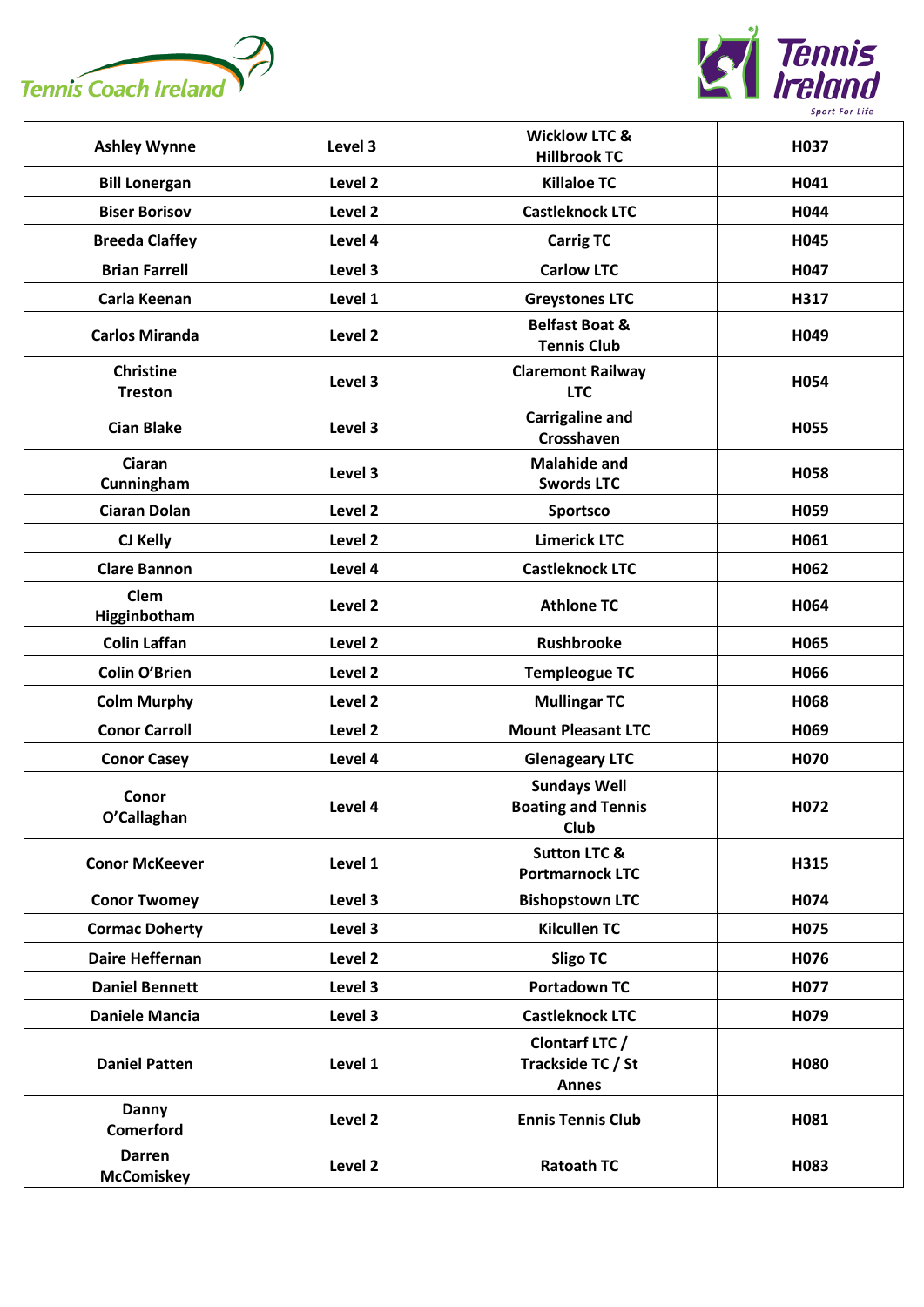



| <b>David Wilson</b>                    | Level 4            | <b>St. Michael's College</b>                               | H316 |
|----------------------------------------|--------------------|------------------------------------------------------------|------|
| <b>Declan</b><br><b>Donnellan</b>      | Level 4            | <b>Castleknock LTC</b>                                     | H088 |
| <b>Deirdre Winters</b>                 | Level 2            | <b>Dundalk TC</b>                                          | H089 |
| <b>Derek Healy</b>                     | Level 2            | <b>Shankill TC</b>                                         | H092 |
| <b>Dermot Sheils</b>                   | Level 2            | <b>Nenagh Lawn Tennis</b><br><b>Club &amp; Birr Wilmer</b> | H093 |
| <b>Donal Glennon</b>                   | Level 3            | <b>Clontarf LTC</b>                                        | H095 |
| <b>Eleanor Flaherty</b>                | Level 2            | <b>Leixlip TC</b>                                          | H101 |
| <b>Elaine Fagan</b>                    | Level 2            |                                                            | H102 |
| <b>Ella Tindale</b>                    | Level 1            | <b>Wicklow Tennis Club</b>                                 | H346 |
| <b>Enzo Dowling</b>                    | Level 2            | Leixlip                                                    | H105 |
| Eoghan<br>O'Connor                     | Level <sub>2</sub> | <b>Kilkenny LTC &amp;</b><br><b>Douglas</b>                | H106 |
| <b>Eoin Considine</b>                  | Level 2            | Leinster Tennis &<br><b>Sutton LTC</b>                     | H107 |
| <b>Erick Kroll de</b><br><b>Campos</b> | Level 2            | <b>Skerries LTC</b>                                        | H108 |
| <b>Faouzia Fawzi</b>                   | Level 3            | <b>Glenageary LTC</b>                                      | H109 |
| Fergan Kuldoken                        | Level 1            | <b>Rathgar TC</b>                                          | H322 |
| <b>Fergus Murphy</b>                   | Level 3            | <b>Blackrock Bowling &amp;</b><br><b>Tennis Club</b>       | H112 |
| <b>Fiona Corry</b>                     | Level 1            | Ace Athletes Ltd.                                          | H113 |
| <b>Fiona Jones</b>                     | Level 2            | <b>Clontarf TC</b>                                         | H114 |
| <b>Fiona Lavin</b>                     | Level 1            | <b>Boyle Community</b><br><b>College</b>                   | H115 |
| Frank O'Keeffe                         | Level 3            | <b>Nenagh LTC</b>                                          | H117 |
| <b>Gary Beresford</b>                  | Level 2            | <b>Athy/Rathangan TC</b>                                   | H121 |
| <b>Gary Kilduff</b>                    | Level 2            | <b>Fitzwilliam LTC</b>                                     | H123 |
| <b>Geraldine Flynn</b>                 | Level 4            | <b>Sundays Well</b><br><b>Boating &amp; Tennis</b><br>Club | H126 |
| <b>Gerry Clarke</b>                    | Level 2            | <b>Letterkenny TC</b>                                      | H127 |
| <b>Gill Hohn</b>                       | Level 2            | <b>Glenageary LTC</b>                                      | H129 |
| <b>Gordon Watt</b>                     | Level 2            | <b>Lisburn Rackets Club</b>                                | H134 |
| <b>Grace Owens</b>                     | Level 2            | <b>Carraig TC</b>                                          | H136 |
| <b>Greg Morris</b>                     | Level 2            | <b>Sundays Well</b><br><b>Boating and Tennis</b><br>Club   | H137 |
| <b>Heather</b><br><b>Naughton</b>      | Level 2            | <b>Bushy Park Tennis</b><br>and Padel Club                 | H138 |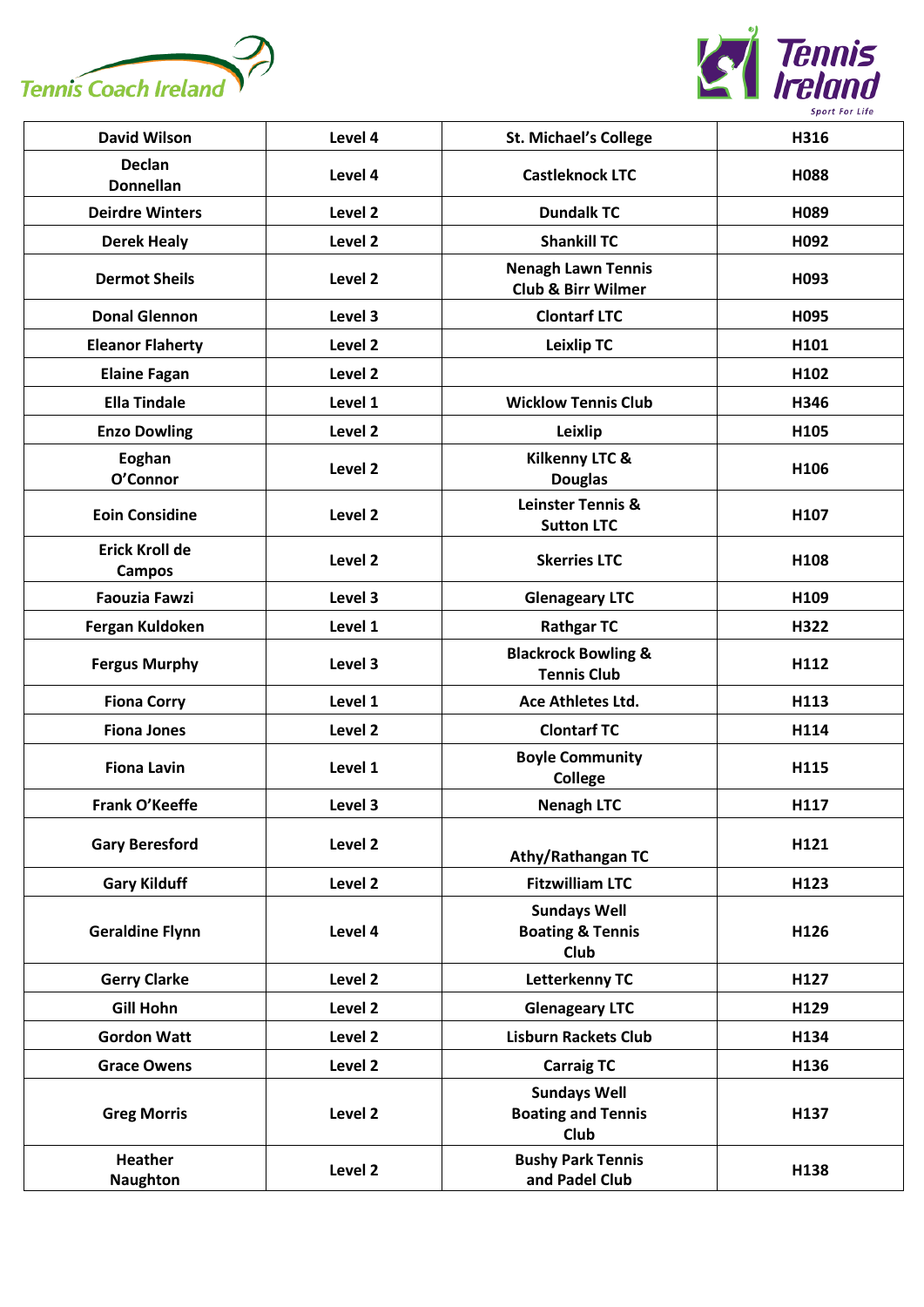



| <b>Helen Chalton</b>        | Level 2            | <b>Carlow LTC</b>                                          | H139             |
|-----------------------------|--------------------|------------------------------------------------------------|------------------|
| Hugh O'Loughlin             | Level 4            | <b>Donabate Portrane</b><br>& St Annes Park<br>Raheny      | H140             |
| Jaco Oosthuysen             | Level 2            | Larkspur                                                   | H142             |
| Jacopo Locatelli            | Level 3            | <b>Castleknock LTC</b>                                     | H143             |
| <b>James Dwane</b>          | Level 2            | <b>Swords LTC</b>                                          | H145             |
| Jana Langford               | Level 1            | <b>Monkstown LTC</b>                                       | H340             |
| <b>Jane Mounsey</b>         | Level 1            | <b>CIYMS</b>                                               | H344             |
| <b>Janis Glazers</b>        | Level 2            | <b>Claremorris TC</b>                                      | H147             |
| <b>Jennifer Colford</b>     | Level 2            | <b>Monaleen TC</b>                                         | H150             |
| <b>Jean-Pierre Savy</b>     | Level 2            | <b>Birr Wilmer &amp;</b><br>Portumna                       | H151             |
| <b>Jenny Claffey</b>        | Level 2            | <b>Carraig TC</b>                                          | H152             |
| <b>Jim Dolan</b>            | Level 3            | <b>Skerries LTC</b>                                        | H153             |
| <b>Jim Watt</b>             | Level 4            | <b>Belfast Boat Club</b>                                   | H154             |
| Jimmy<br><b>McDonogh</b>    | Level 4            | Donnybrook &<br><b>Fitzwilliam LTC</b>                     | H155             |
| Jo-Anne<br>Williamson       | Level <sub>2</sub> | <b>Ballinlough TC</b>                                      | H156             |
| <b>John Austin</b>          | Level 4            | <b>Terenure Sports</b><br><b>Club</b>                      | H158             |
| <b>John Brady</b>           | Level 3            | <b>Bective &amp; Wicklow</b><br><b>LTC</b>                 | H159             |
| <b>John Hennessy</b>        | Level 2            | <b>Tralee Tennis Club</b>                                  | H161             |
| <b>John McGahon</b>         | Level 4            | <b>Leinster Tennis &amp;</b><br><b>Dundalk Tennis Club</b> | H163             |
| John Abosi                  | Level 2            | <b>CIYMS</b>                                               | H <sub>164</sub> |
| Johnny<br><b>McCormack</b>  | Level 4            | <b>Prodigy Tennis</b>                                      | H168             |
| Jonathan<br><b>Coulston</b> | Level 3            | <b>Naas LTC</b>                                            | H169             |
| Johnny<br>O'Mahony          | Level 3            | <b>Sundays Well</b><br><b>Boating and Tennis</b><br>Club   | H170             |
| Josephine<br>O'Rourke       | Level 2            | <b>Whitechurch TC</b>                                      | H171             |
| Julie-anne Foley            | Level 2            | <b>Hillview TC</b>                                         | H347             |
| Justin<br><b>Blackwood</b>  | Level 1            | Larkspur Park &<br><b>Ballypatrick Tennis</b><br>club      | H173             |
| <b>Kai Evans</b>            | Level 2            | <b>Greystones LTC</b>                                      | H174             |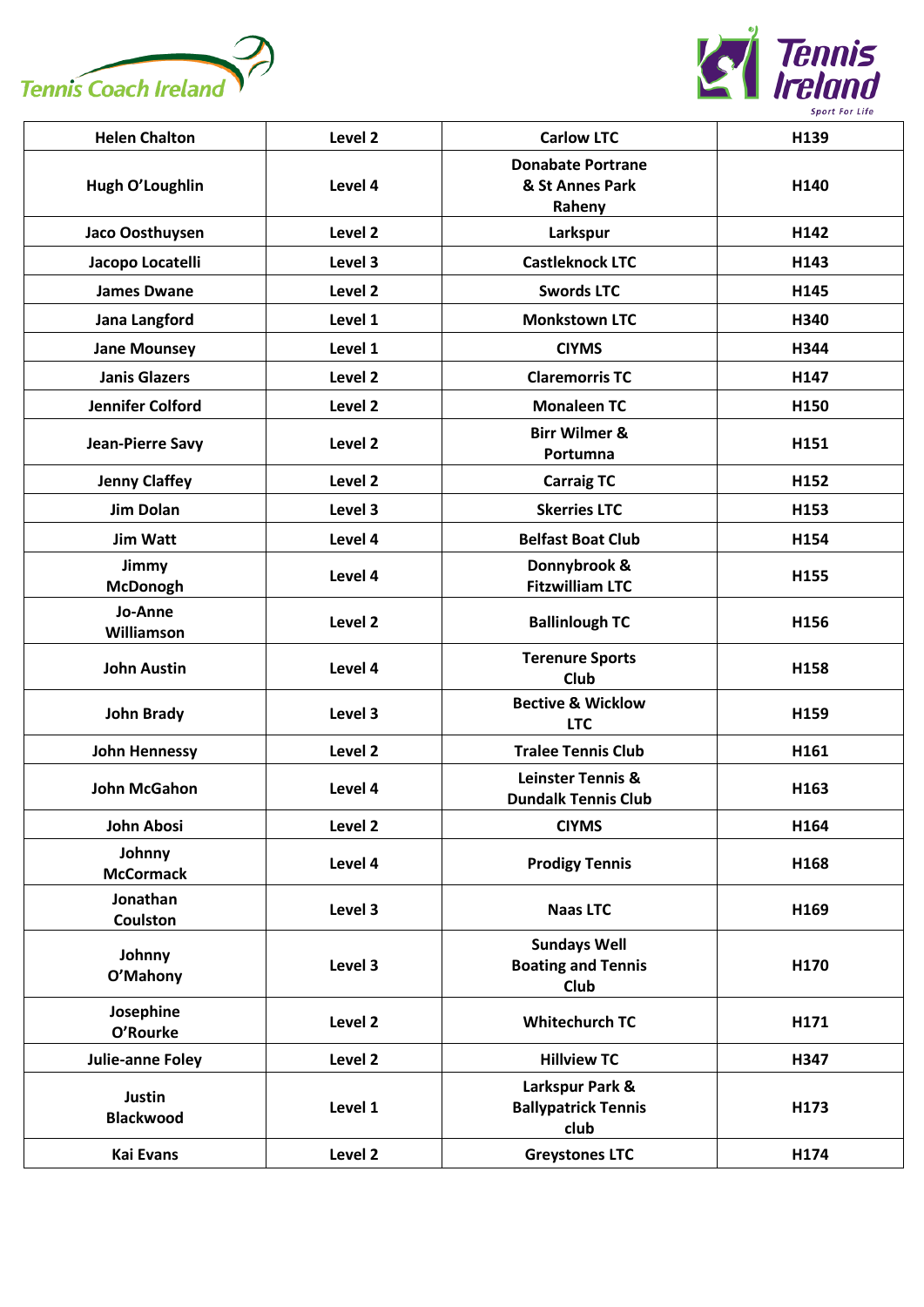



| <b>Karen</b><br><b>MacKenna</b> | Level <sub>2</sub> | <b>Monkstown LTC</b>                                       | H175 |
|---------------------------------|--------------------|------------------------------------------------------------|------|
| <b>Karl Purcell</b>             | Level 3            | <b>Bective TC</b>                                          | H176 |
| <b>Karl Russell</b>             | Level 2            | <b>Smash Hit Sports</b>                                    | H177 |
| <b>Katherine Bolger</b>         | Level 1            | <b>Sutton LTC</b>                                          | H342 |
| Kathryn Leonard                 | Level 3            | <b>Templeogue TC</b>                                       | H179 |
| <b>Kerry</b><br>Williamson      | Level <sub>2</sub> | <b>Ballinlough</b>                                         | H180 |
| Laura Kirwan                    | Level 1            | <b>Tullow TC</b>                                           | H341 |
| Laura Smyth                     | Level <sub>2</sub> | <b>St Marys LTC</b><br>Donnybrook                          | H186 |
| Lena O'Connor                   | Level 2            | <b>Monaleen and</b><br><b>Limerick Lawn LTC</b>            | H188 |
| <b>Leonard Pirtac</b>           | Level 2            | <b>Castleknock LTC</b>                                     | H189 |
| Leonardo Parra                  | Level 2            | <b>Bushy Park</b>                                          | H190 |
| Lesley<br>O'Halloran            | Level 3            | <b>Stratford/Glenalbyn</b><br><b>TC/Fitzwilliam LTC</b>    | H191 |
| <b>Liam Cassidy</b>             | Level 4            | <b>Tennis Coach Ireland</b>                                | H192 |
| Liam O'Rourke                   | Level 2            | Whitechurch                                                | H194 |
| <b>Lisa Bolger</b>              | Level 3            | <b>Clontarf TC</b>                                         | H196 |
| Lisa Lyons                      | Level 1            | <b>David Lloyd</b><br><b>Riverview</b>                     | H324 |
| <b>Lisa Matthews</b>            | Level 2            | <b>St. Marys TC</b>                                        | H197 |
| <b>Louise Bothwell</b>          | Level 4            | <b>Downshire</b><br>Hillsborough                           | H199 |
| <b>Louise Cahill</b>            | Level 2            | <b>Rockfield TC</b>                                        | H200 |
| <b>Lyall Cohen</b>              | Level 2            | <b>LC Tennis</b>                                           | H201 |
| Lynsey<br><b>McCullough</b>     | Level 3            | <b>David Lloyd</b><br><b>Riverview</b>                     | H202 |
| <b>Marcella Kelly</b>           | Level 2            | Co. Tipperary LTC                                          | H205 |
| <b>Marcin</b><br>Odachowski     | Level 2            | <b>Charleville TC</b>                                      | H206 |
| <b>Mareze Joubert</b>           | Level 4            | <b>David Lloyd</b><br><b>Riverview &amp; Bushy</b><br>Park | H207 |
| <b>Maria Bolster</b>            | Level 3            | <b>Kinsale TC</b>                                          | H209 |
| <b>Marie Duffy</b>              | Level 3            | <b>Sundays Well</b><br><b>Boating and Tennis</b><br>Club   | H210 |
| <b>Mark McAndrew</b>            | Level 4            | <b>Brookfield TC</b>                                       | H212 |
| <b>Mark Smyth</b>               | Level 3            | <b>Galway LTC</b>                                          | H214 |
| <b>Mark White</b>               | Level 1            | <b>Tramore TC</b>                                          | H321 |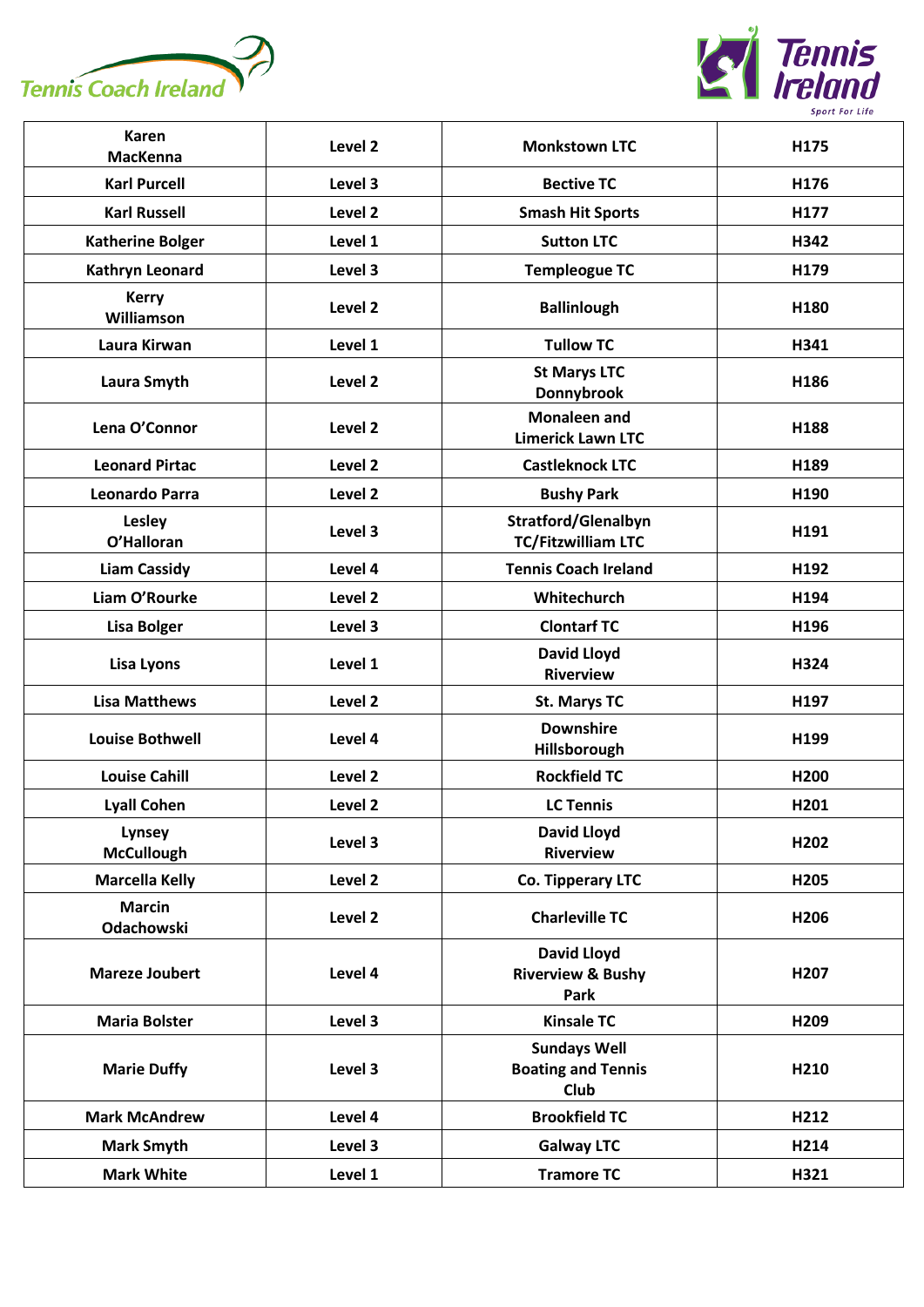



| <b>Maurice Reidy</b>                   | Level 2 | <b>Kilkenny LTC</b>                                            | H222             |
|----------------------------------------|---------|----------------------------------------------------------------|------------------|
| <b>Michael Blease</b>                  | Level 3 | <b>Windsor TC</b>                                              | H329             |
| <b>Michael Hurley</b>                  | Level 3 | <b>Bishopstown LTC</b>                                         | H223             |
| <b>Michael</b><br><b>McMahon</b>       | Level 3 | <b>Monkstown LTC</b>                                           | H <sub>234</sub> |
| <b>Michael Quinn</b>                   | Level 2 | <b>Greystones LTC</b>                                          | H <sub>226</sub> |
| <b>Michael Reeb</b>                    | Level 2 | <b>Lakewood TC</b>                                             | H <sub>227</sub> |
| <b>Michael Russell</b>                 | Level 2 | <b>Lower Aghada TC</b>                                         | H228             |
| <b>Michael</b><br>Woodnutt             | Level 2 | <b>Stratford LTC</b>                                           | H229             |
| <b>Michal Bryniczka</b>                | Level 2 | <b>Kells TC</b>                                                | H230             |
| <b>Michelle Mernin</b>                 | Level 2 | <b>Causeway Tennis</b><br>and Bowls Club                       | H234             |
| <b>Neil McAndrew</b>                   | Level 2 | <b>David Lloyd</b><br><b>Riverview</b>                         | H236             |
| <b>Niall Bridges</b>                   | Level 1 | <b>Wexford Harbour</b><br><b>Boat&amp;Tennis Club</b>          | H361             |
| <b>Nicki Herbert</b>                   | Level 2 | <b>Tennis Coach Ireland</b>                                    | H237             |
| Olwyn O'Toole                          | Level 3 | <b>Tennis Ireland</b>                                          | H239             |
| <b>Ondrej Toman</b>                    | Level 3 | <b>Hawarden TC</b>                                             | H332             |
| <b>Owen Casey</b>                      | Level 4 | Donnybrook,<br><b>Fitzwilliam and</b><br><b>Mount Pleasant</b> | H <sub>240</sub> |
| <b>Patrick McGrath</b>                 | Level 2 | <b>Tramore &amp; St Annes</b>                                  | H246             |
| <b>Paul Casey</b>                      | Level 4 | <b>Glenageary LTC</b>                                          | H <sub>247</sub> |
| <b>Paul Darby</b>                      | Level 1 | <b>Naas LTC</b>                                                | H248             |
| <b>Paul Fitzgerald</b>                 | Level 2 | Carrigaline                                                    | H249             |
| Paul Keoghan                           | Level 2 | <b>David Lloyd</b><br><b>Riverview</b>                         | H <sub>250</sub> |
| <b>Paul McCormack</b>                  | Level 2 | <b>Malahide Castle</b>                                         | H251             |
| <b>Pedro Serra</b><br><b>Guerreiro</b> | Level 2 | <b>Naas LTC</b>                                                | H359             |
| <b>Peter Bothwell</b>                  | Level 2 | <b>Downshire TC</b>                                            | H <sub>253</sub> |
| <b>Pete Lowther</b>                    | Level 4 | <b>Naas LTC</b>                                                | H254             |
| <b>Peter Farrell</b>                   | Level 4 |                                                                | H255             |
| <b>Richard Mahony</b>                  | Level 2 | <b>Clane LTC</b>                                               | H345             |
| <b>Richard Turner</b>                  | Level 3 | <b>Kells Tennis Club</b>                                       | H258             |
| <b>Rob Cherry</b>                      | Level 4 | <b>Elm Park</b><br><b>Golf&amp;Sports Club</b>                 | H <sub>260</sub> |
| <b>Robert Curley</b>                   | Level 1 | <b>Meadowvale LTC</b><br>and Bective TC                        | H336             |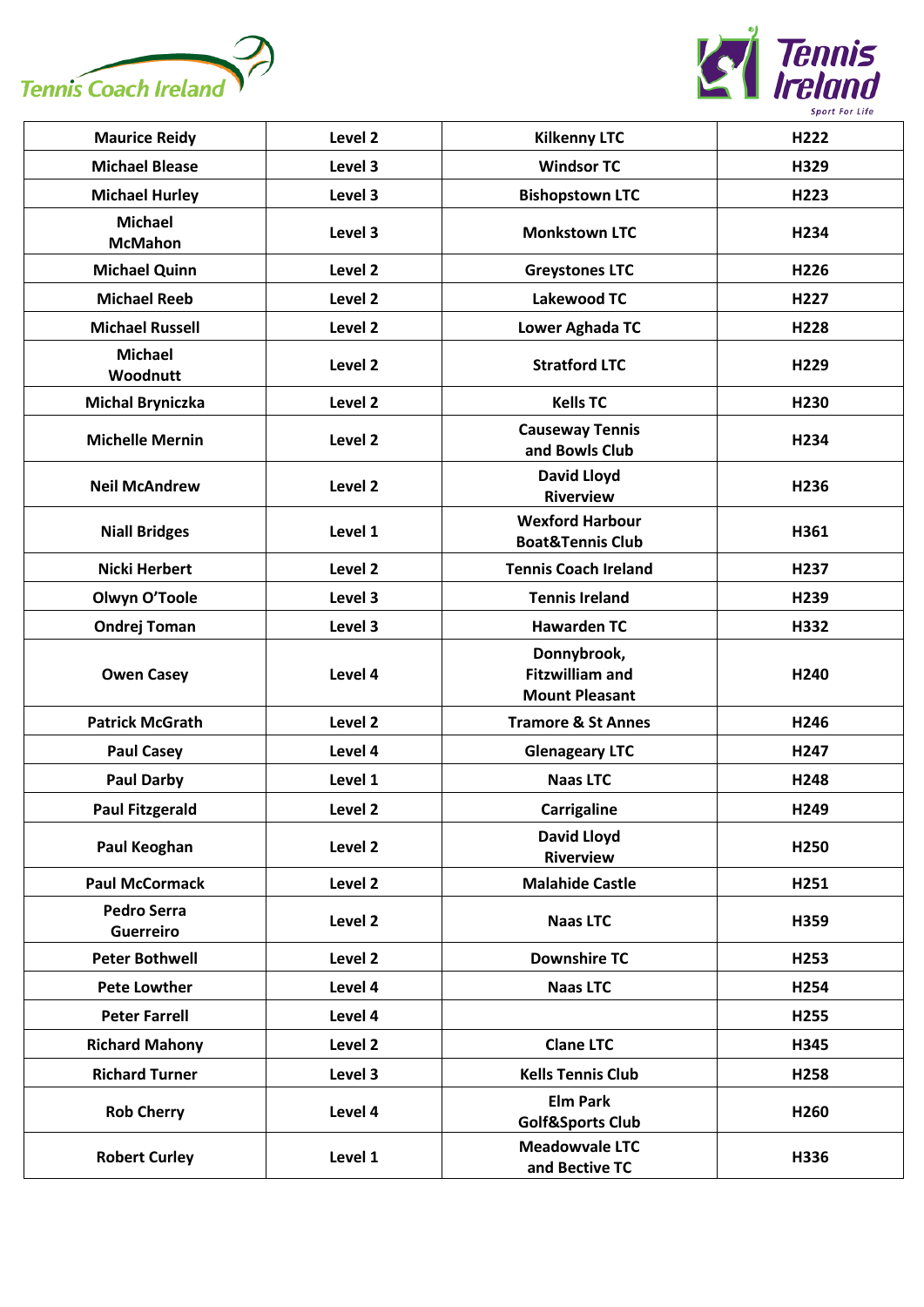



| <b>Robert Neiland</b>            | Level 3 | Sandycove                                                   | H261             |
|----------------------------------|---------|-------------------------------------------------------------|------------------|
| <b>Robert Quigley</b>            | Level 2 | <b>David Lloyd</b><br><b>Riverview</b>                      | H262             |
| <b>Roisin Moore</b>              | Level 1 | <b>Ennis and Limerick</b><br><b>LTC</b>                     | H343             |
| Sally O'Sullivan                 | Level 2 | <b>Navan TC</b>                                             | H266             |
| <b>Sam Bothwell</b>              | Level 2 | <b>Downshire TC</b>                                         | H267             |
| <b>Sam Collins</b>               | Level 2 | <b>Greystones LTC</b>                                       | H268             |
| <b>Scott Hubbard</b>             | Level 2 | <b>Mullingar Tennis</b><br>and Badminton Club               | H270             |
| Sean<br>McGranaghan              | Level 2 | <b>Sligo Tennis Club</b>                                    | H355             |
| <b>Sean Moloney</b>              | Level 2 | <b>Ballycastle TC</b>                                       | H272             |
| <b>Simon</b><br><b>McFarland</b> | Level 3 | <b>Windsor LTC</b>                                          | H274             |
| <b>Sinéad Dunne</b>              | Level 3 | Lower<br>Aghada/Limerick<br>Lawn                            | H275             |
| Sinéad Hogan                     | Level 2 | <b>Naas LTC</b>                                             | H276             |
| Sinéad Keogh                     | Level 2 | Co Wicklow LTC                                              | H277             |
| <b>Siobhan Murray</b>            | Level 2 | Crosshaven                                                  | H <sub>278</sub> |
| Sorcha Finnegan                  | Level 2 | <b>Tralee TC</b>                                            | H279             |
| <b>Stephen Garvin</b>            | Level 4 | <b>Ulster Tennis</b>                                        | H281             |
| <b>Stephen</b><br><b>Murtagh</b> | Level 2 | <b>Donabate Portrane</b><br><b>TC</b>                       | H282             |
| <b>Stephen Nugent</b>            | Level 4 | <b>Malahide LTC</b>                                         | H283             |
| Stephen O'Shea                   | Level 4 | <b>Monkstown LTC</b>                                        | H284             |
| <b>Stuart McQuitty</b>           | Level 2 | <b>Belfast Boat Club</b>                                    | H285             |
| <b>Sumeet Kapur</b>              | Level 2 | <b>CIYMS</b>                                                | H287             |
| <b>Tadhg Lambe</b>               | Level 4 | <b>Brookfield TC and</b><br><b>Tullamore TC</b>             | H290             |
| <b>Tanya Murtagh</b>             | Level 3 | <b>Malahide Lawn</b><br><b>Tennis &amp; Croquet</b><br>Club | H291             |
| <b>Tara Congdon</b>              | Level 2 | <b>Fingal Tennis</b>                                        | H326             |
| <b>Ted Williamson</b>            | Level 2 | <b>St Michaels</b><br><b>Blackrock, Cork</b>                | H <sub>292</sub> |
| <b>Therese Ryan</b>              | Level 2 | <b>Greystones LTC</b>                                       | H294             |
| <b>Timothy</b><br><b>Blomley</b> | Level 2 | <b>Bangor LTC</b>                                           | H318             |
| Val O'Grady                      | Level 2 | <b>Ballinlough and</b><br>Garyduff                          | H301             |